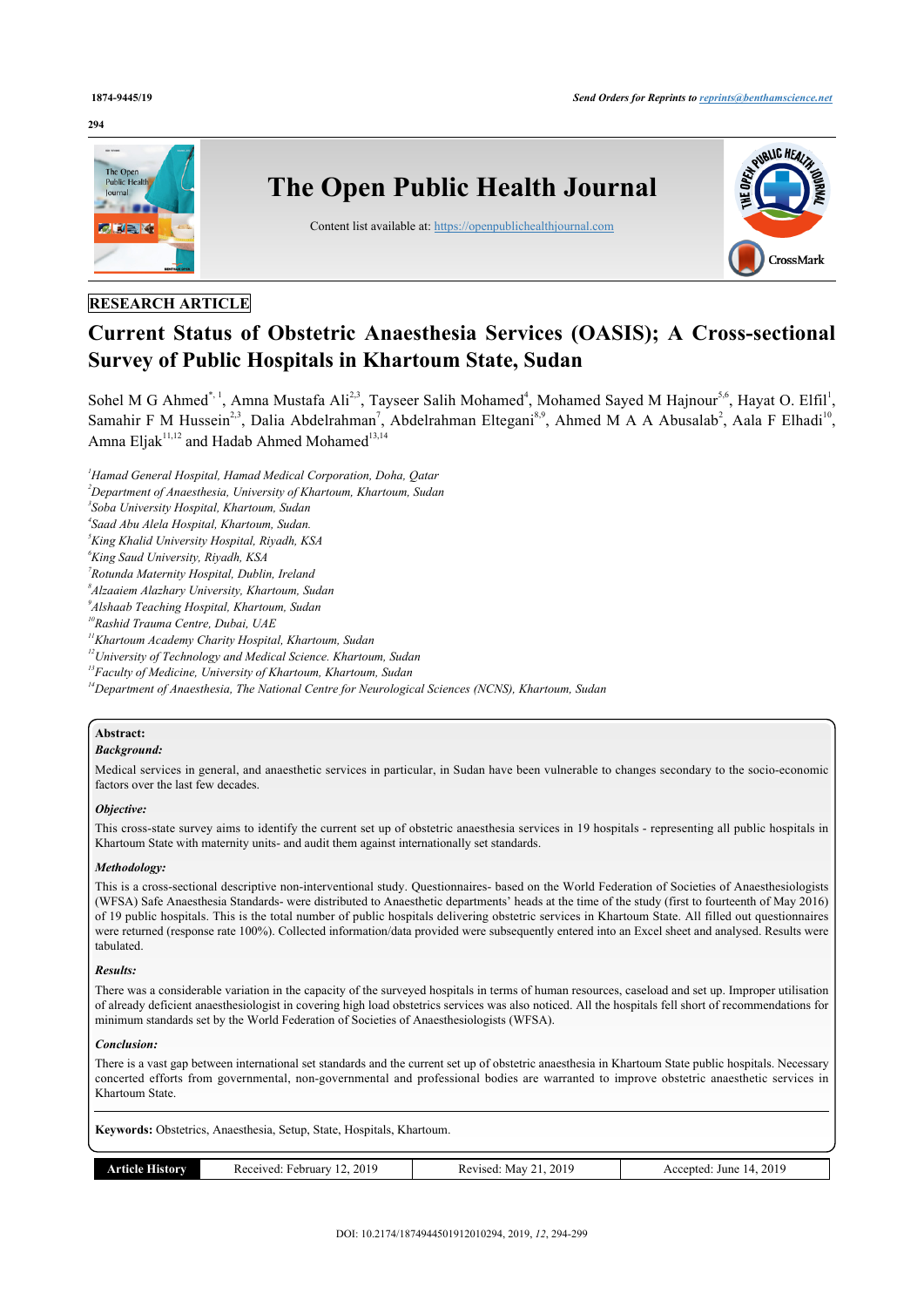# **1. INTRODUCTION**

In 2015, the WHO estimated that over 303,000 women died of complications in childbirth [\[1\]](#page--1-0). The maternal mortality rate in Sudan in the same year was calculated to be 311 per 100,000 live births, ranking it the  $40<sup>th</sup>$  worst place globally [\[1](#page--1-0)]. Ninety-nine percent of maternal deaths occurs in resource-poor countries [[2](#page--1-0)] where access to family planning, antenatal care and emergency obstetric services is limited.

In many developing countries, especially sub-Saharan Africa, there is a critical shortage of healthcare providers and minimal resources [\[3\]](#page--1-0). Sudan is no exception. Decades of "brain drain", insecurity and the economic toll of long-term conflicts impacted negatively the country's development in general and healthcare, in particular [\[4\]](#page--1-0).

Anaesthesia services have not been immune to these factors. Nationally, there are too few physician anaesthetists. At the time of this survey, the number of consultant anaesthetists registered with the Sudan Medical Council (SMC) was 378, not all of these are currently practising in Sudan, and some of them passed away in recent years[[5](#page--1-0)]. This led to frequent delivery of anaesthesia by non-physicians (technicians and assistants). Anaesthetic technicians are high school graduates who proceed to receive four years of training in college. Anaesthetic assistants, on the other hand, are nurses who receive further two years training in anaesthesia. Throughout Sub-Saharan Africa, anaesthesia services are deemed by many, including senior healthcare management, as a low priority specialty and often lacks the voice to demand additional resources [\[6\]](#page--1-0).

To our knowledge, there has been no survey, to date, that quantifies and describes challenges faced by anaesthetists delivering obstetric services in Khartoum State. We believe this is an essential step in planning comprehensive and optimum service delivery, and in effective utilisation of current resources, in addition to adopting a training curriculum which matches the needs and is based on local settings.

# **2. METHODOLOGY**

The study was a cross-sectional survey conducted in Khartoum State from the first until the fourteenth of May 2016. All public hospitals providing obstetric anaesthesia in Khartoum State were included in the survey. The list of the hospitals was provided by the Khartoum State Ministery of Health. We developed a survey tool based on WFSA safe standards and the WHO Safety Checklist[[16, 7\]](#page--1-0). We also assessed other parameters, such as the number and experience of service providers, equipment availability and medications. Data was collected in a pre-set questionnaire filled by anaesthesia head department in each enrolled hospital (Annex A). All the questionnaires were filled and returned (response rate 100%). The data was entered into an Excel sheet and analysed by one of the investigators (TSM). As this survey was non-interventional and did not include human subjects, the need for ethical approval was waived away by the Ethics and

Research Committee of the State Ministry of Health, Khartoum State.

### **3. RESULTS**

There are nineteen public state hospitals which currently deliver obstetric services. Their names and locations were provided by the State Ministry of Health (Table **[1](#page--1-0)**). Hospitals affiliated to armed forces (police, military, internal security forces) and privately-owned hospitals were not included in this study, as they enjoy different set of governing systems, financial revenues, set-up and staffing levels. We could not establish how many deliveries occur in these facilities.

There was a huge variation in the capacity of the studied hospitals. Three of the hospitals (TRK, OMH and SAU,all being stand-alone obstetric hospitals) accounted for 66.3% of all in-hospital deliveries. Some units were much smaller with less than 1000 deliveries per annum. One particular hospital (JBT) had only 40 births in 2015. The majority of the obstetric units had a delivery rate between 2000 and 4000 ([Table1\)](#page--1-0)

The number of senior physicians available varied significantly cross these units so did the availability of junior doctors and non-physician staff (Table**1**). While all the hospitals had one or more consultant obstetricians among its staff, five of these hospitals had no consultant anaesthetists affiliated to them, head departments in these institutions were either anaesthetic technicians or assistants or had none. There was also considerable variation in the ratio of consultant physicians to deliveries, indicating that human resources were probably not uniformly distributed throughout the state. Only six of these hospitals were allocated anaesthetic trainees.

Availability of anaesthetic equipment was uniformly deficient throughout the different hospitals. While almost all the hospitals had an anaesthetic machine per room, the obstetric hospital with the highest case load (OMH) reported that none of their 12 machines was fit for purpose. The caesarean section rate in OMH is around 30% [\[8](#page--1-0)]. Accordingly, there are more than 10,000 caesarean deliveries per annum without adequate anaesthesia resources. Six of the hospitals had no ventilators, indicating that lung ventilation was carried out *via* manual bagging. Fifty-two out of the fifty-eight operating rooms (ORs) designated for obstetric surgeries had one or more pulse oximeters. 12 of the 19 hospitals had a ready access to a defibrillator. Five of the investigated hospitals had no facilities to ensure ECG monitoring intraoperatively, while another three reported the occasional presence of same.

Only three anaesthetic departments were equipped with a difficult airway setup; however, 6 of the other departments did not have necessary airway adjuncts, such as bougies and stylets. Suction apparatus was available in all ORs albeit ondemand basis in some of them.

The setup for neuraxial anaesthesia seemed to be better established. All the anaesthetic departments studied had access to spinal needles. Four hospitals, however, reported using size 23G and larger size needles. These needles are associated with higher incidences of post-dural puncture headaches (PDPH), and their routine use is discouraged [[9](#page--1-0)]. Both lignocaine and bupivacaine were observed to be equally available. However,

<sup>\*</sup> Address correspondence to this author at the Hamad General Hospital, Hamad Medical Corporation, PO Box 11340, Doha, Qatar; Tel: +97450586481; Email: [sohelm@yahoo.com](mailto:sohelm@yahoo.com)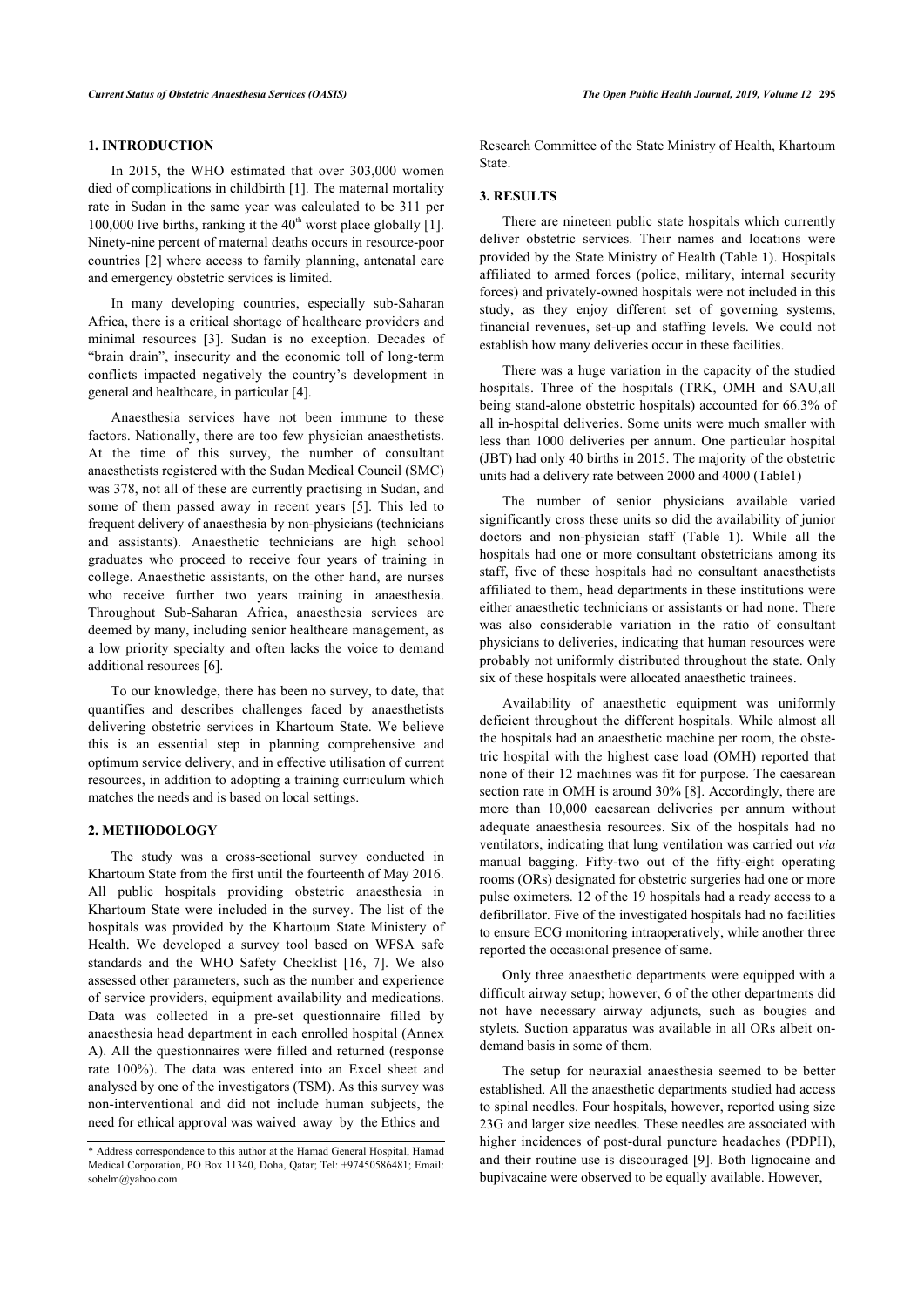|                                                                  | <b>Group A</b><br>Hospitals with deliveries $=$ /><br>4000 per annum                                                                                                                     | <b>Group B</b><br>Hospitals with deliveries between ><br>1000 < 4000<br>per annum                                                                                                                                      | Group C<br>Hospitals with 100 deliveries or<br>less per annum                                                                                                                   |
|------------------------------------------------------------------|------------------------------------------------------------------------------------------------------------------------------------------------------------------------------------------|------------------------------------------------------------------------------------------------------------------------------------------------------------------------------------------------------------------------|---------------------------------------------------------------------------------------------------------------------------------------------------------------------------------|
| Hospitals and abbreviations                                      | Turkish Hospital (TRK),<br>Omdurman Maternity H. (OMH),<br>Ibrahim Malik Hospital (IMH),<br>Soba University Hospital (STH),<br>Chinese Friendship Hospital (CFH),<br>Saudi Hospital (SH) | Ali Abdelfattah H. (AAF), Bahri<br>Teaching Hospital (BTH), Saad Abu<br>AlEla Hospital (SAH), Academy<br>Charity Hospital (KAH), Bashayir<br>Hospital (BH), Haj Elsafi Hospital<br>(HGH), Al-Ban Jadeed Hospital (ABJ) | Garri Hospital (GAR), Al-Jazeera<br>Slang Hospital (AJS), Jebail Al-<br>Tena Hospital (JTH), Um-Dawan<br>Ban H. (UDB), Jabl Awleya<br>Hospital (JTH), Umbadda<br>Hospital (UBH) |
| No of Obstetric Operating Rooms<br>(OR)<br>Median (range)        | $\mathcal{E}$<br>$(1-12)$                                                                                                                                                                | $\mathfrak{D}$<br>$(1-3)$                                                                                                                                                                                              | $\mathfrak{D}$                                                                                                                                                                  |
| Deliveries per annum<br>Median (range)                           | 6885<br>$(4000 - 36000)$                                                                                                                                                                 | 2700<br>$(1600 - 3860)$                                                                                                                                                                                                | 162<br>$(65-700)$                                                                                                                                                               |
| No of Consultant Obstetricians per<br>facility<br>Median (range) | 14<br>$(9-18)$                                                                                                                                                                           | 4<br>$(2-10)$                                                                                                                                                                                                          | $\overline{2}$<br>$(1-5)$                                                                                                                                                       |
| No of Consultant Anaesthetists per<br>facility<br>Median (range) | $\overline{4}$<br>$(3-13)$                                                                                                                                                               | $\overline{4}$<br>$(1-5)$                                                                                                                                                                                              | $\theta$<br>$(0-1)$                                                                                                                                                             |
| No of anaesthetic machines in the<br>hospital<br>Median (range)  | 3<br>$(1-12)$                                                                                                                                                                            | $\overline{c}$<br>$(1-3)$                                                                                                                                                                                              | $\overline{c}$<br>$(1-3)$                                                                                                                                                       |
| No of pulse oximeters in<br><b>OR</b><br>Median (range)          | $(1-4)$                                                                                                                                                                                  | $\overline{2}$<br>$(1-3)$                                                                                                                                                                                              | $\mathbf{1}$<br>$(1-2)$                                                                                                                                                         |

| Table 1. Distribution of health care staff and equipment in the surveyed hospitals. |  |  |
|-------------------------------------------------------------------------------------|--|--|
|-------------------------------------------------------------------------------------|--|--|

ephedrine was the main vasoconstrictor used, as phenylephrine has not been licensed in Sudan [[10\]](#page--1-0).

Most anaesthetic departments had emergency medications available. Only three, however, believed that access to blood and blood products was consistent and reliable. WHO regional analysis of maternal mortality in Africa identified haemorrhage, along with hypertensive disorders, sepsis, and pulmonary embolism as the predominant ailments [\[11](#page--1-0)].

None of the hospitals investigated had an incubator to transfer neonates in place, only two had a Post-Anesthetic Care Unit (PACU), and six had an Intensive Care Unit (ICU) within the premises.

# **4. DISCUSSION**

To our knowledge, this is the first survey that analysed obstetric anaesthesia services in Khartoum state. The reason we only included Khartoum state in this study was that it is the most populated state in Sudan. The population census conducted in 2008 showed that over 5 million inhabited the capital [\[12\]](#page--1-0), many believe that this number has doubled in recent years [\[13](#page--1-0), [14\]](#page--1-0).

In 2010, the World Federation of Societies of Anaesthesiologists (WFSA) described a list of essential equipment and drugs requirements for delivery of safe anaesthesia [\[7\]](#page--1-0). Recommendations specific to the delivery of safe obstetric anaesthesia was endorsed by the Anaesthetists Association of Great Britain and Ireland (AAGBI)[[15](#page--1-0)] and the American Society of Anesthesiologists (ASA) [[16\]](#page--1-0). In 2018, the WHO and WFSA published an updated version regarding the safe practice of anesthesia [\[17](#page--1-0)].

For caesarean section, the most common obstetric surgery, the requirement was to be able to safely provide adult general anaesthesia and spinal anaesthesia, and to have access to blood transfusion and drugs for the treatment of common obstetric problems such as haemorrhage, pre-eclampsia and eclampsia [[18\]](#page--1-0).

Effective obstetric anaesthesia services are closely related to maternal well-being and pregnancy outcomes. In setting its safety standards, the WFSA recommends that facilities providing caesarean sections, have to be able to provide adult general anaesthesia and spinal anaesthesia safely and should provide access to blood transfusion and drugs for the treatment of common obstetric problems such as haemorrhage, preeclampsia and eclampsia[[3](#page--1-0), [7](#page--1-0), [18\]](#page--1-0).

Women fertility in Sudan is estimated by the World Bank to be around 4.4 per woman [\[19](#page--1-0)]; this, in addition to the exponentially growing urban population resulting from rural to city migration, puts a burden on an already overextended service. When it comes to deliveries, only 18% of births in Sudan are delivered in a healthcare facility, and only 13.2% are delivered in a public hospital [[20\]](#page--1-0).

Human resources are the backbone of any service. In this study, anaesthetic, and human resources are both insufficient and ill-distributed (Table **[1](#page--1-0)**). Currently, a significant portion of obstetric anaesthetic services is delivered by anaesthetic assistants (nurses with 2-year training in anaesthesia) and the newly introduced anaesthetic technicians. This is deemed by many as an unsafe practice; national anaesthetic and perioperative organisations recommend that they are "to be supervised at all times" [\[21, 22\]](#page--1-0). The presence of a trained anaesthesiologist is a cornerstone in patient safety. Anaesthetic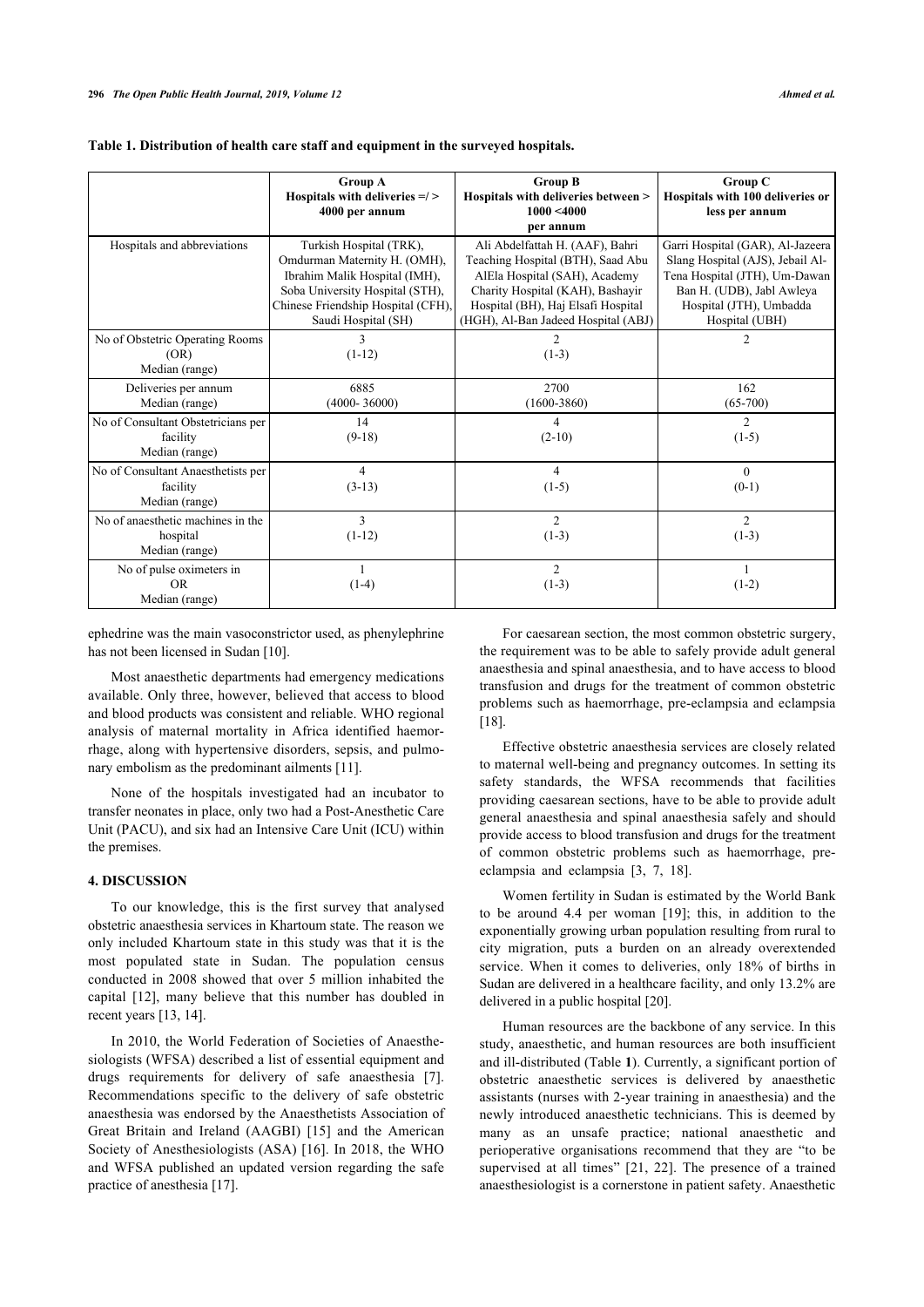technicians' job plan and scope of responsibilities remain to be clearly defined by the Ministry of Health in Sudan [\[10\]](#page--1-0). Clear obligatory regulations should be released by the health authorities to limit the unsupervised practice of anaesthetic assistants in locations privileged by physician-anaesthetistbased service

Sudan has preserved the model of stand-alone obstetric hospital it inherited from colonial Great Britain and is found nationwide. Safety and efficiency of such a model have undergone immense criticism with more countries moving away from it[[23](#page--1-0) - [25](#page--1-0)].

Another point worth mentioning is that some health facilities had a limited number of deliveries per annum (Table **[1](#page--1-0)**), with one as low as 40 deliveries in total in 2015. A recent study in East Africa concluded that Hospitals with less than 1000 deliveries per year are a significant concern, as the caseloads are too low to enable the acquisition or maintenance of skills for safe operative services [\[26](#page--1-0)]. Small volume centres are associated with worse outcomes, and we believe that the redirection of services towards high volume centres would be more resource efficient and safer practise. It has to be taken into consideration, however, that Khartoum State extends over an area of more than twenty-two thousand kilometers square. Infrastructure such as paved roads and rail service is poorly developed, with some regions partially accessible during the rainy season. For these, the presence of healthcare units in their area is of paramount importance.

Huge safety leaps in anaesthesia were only witnessed in the second half of the twentieth century and the beginning of the twenty-first. This was promoted primarily *via* advances in technology, such as anaesthetic delivery systems, monitoring devices and medications. Most hospitals in this study have shown critical shortages in all above mentioned domains of health care. No anaesthetic should be delivered without a fully functioning anaesthetic machine. The practise of manual bagging an anaesthetised patient is hazardous and -in the combined absence of capnography - may lead to detrimental effects secondary to hypercarbia, hypocarbia and possible barotrauma. Inadequate setup and improper application of safety measurements when utilizing regional anaesthesia, such as hand hygiene and aseptic techniques in neuraxial blocks, may have severe sequelae. Perioperative support systems, e.g. neonatal ICU backup, is a necessity if best outcomes are sought.

# **CONCLUSION**

Obstetric anaesthesia services in Khartoum are inadequate and are unable to deliver safe service to a large portion of pregnant ladies. Substandard care remains a leading avoidable factor in many maternal deaths, particularly those due to anaesthesia, the majority of which are associated with a lack of skills in basic anaesthesia and resuscitation[[27\]](#page--1-0). An urgent national review by bodies responsible for health services in the country is warranted. As Hodges and Mujambi of Uganda nicely summarised in their article " (studies) are the first step to quantifying and describing the problems faced by anaesthetists in developing countries, and one that can be used by national anaesthesia societies and governments in developing countries

to improve management and planning of anaesthesia services, target education and enable limited resources to be used effectively"[[26](#page--1-0)]. Professional bodies, such as the Sudan Society of Anaesthesiologists, need to make their voices heard. Minimum standards on safe service delivery need to be agreed upon and audited regularly. This cannot and should not wait. This should happen now.

# **AUTHORS' CONTRIBUTIONS**

- *SMGA* helped to design the study, conduct the study and write the manuscript, seen the original study data, reviewed the analysis of the data, approved the final manuscript
- *AMA* helped to design the study, conduct the study and write the manuscript, collected the original study data, reviewed the analysis of the data and approved the final manuscript.
- TSM helped to design the study, conduct the study and  $\bullet$ write the manuscript, collected the original study data, reviewed the analysis of the data, approved the final manuscript and is the author responsible for archiving the study files.
- MSMH helped to design the study, conduct the study and write the manuscript, has seen the original study data, reviewed the analysis of the data, approved the final manuscript.
- HOE helped to design the study, conduct the study and write the manuscript, seen the original study data, reviewed the analysis of the data, approved the final manuscript.
- SFMH helped to design the study, conduct the study and write the manuscript, collected the original study data, reviewed the analysis of the data and approved the final manuscript.
- DOA helped to design the study, conduct the study and  $\bullet$ write the manuscript, seen the original study data, reviewed the analysis of the data, approved the final manuscript.
- AE helped to design the study, conduct the study and write the manuscript, collected the original study data, reviewed the analysis of the data and approved the final manuscript.
- AMAAA helped to design the study, conduct the study and write the manuscript, collected the original study data, reviewed the analysis of the data and approved the final manuscript.
- AFE helped to design the study, conduct the study and  $\bullet$ write the manuscript, has seen the original study data, reviewed the analysis of the data, approved the final manuscript.
- AFE helped to design the study, conduct the study and write the manuscript, collected the original study data, reviewed the analysis of the data and approved the final manuscript.
- HAM helped to design the study, conduct the study and write the manuscript, collected the original study data, reviewed the analysis of the data and approved the final manuscript.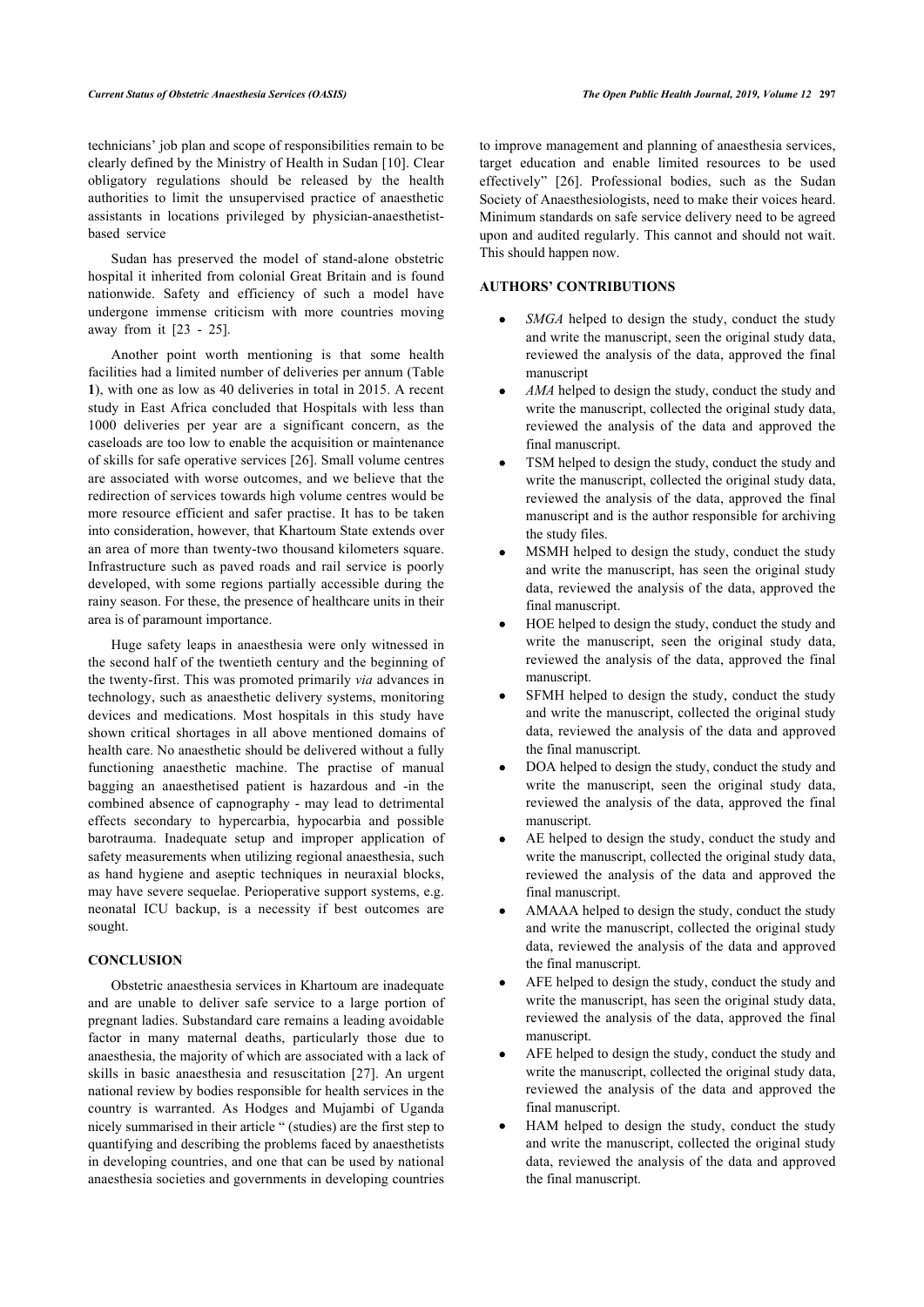# **ETHICS APPROVAL AND CONSENT TO PARTI-CIPATE**

As this survey was non-interventional and did not include human subjects, the need for ethical approval was waived away by the Ethics and Research Committee of the State Ministry of Health, Khartoum State.

# **HUMAN AND ANIMAL RIGHTS**

No animals/ humans were used in the study that is basis of this research.

### **CONSENT FOR PUBLICATION**

Not applicable.

# **AVAILABILITY OF DATA AND MATERIALS**

The data supporting the findings of the article is available in a secured file password protected in the main investigator's computer.

#### **FUNDING**

None.

# **CONFLICT OF INTEREST**

The authors declare no conflict of interest, financial or otherwise.

# **ACKNOWLEDGEMENTS**

Declared none.

# **ANNEX (A) HOSPITAL DATA COLLECTION SHEET**

- [1] Name of hospital ……………………….
- [2] Number of operating theatres in hospital …………………………………………..
- [3] Number of operating rooms delivering obstetric services ……………………………………
- [4] Number of consultant obstetricians affiliated to the hospital ……………………………….
- [5] Number of consultant anaesthetists affiliated to the hospital………………………………………
- [6] Number of anaesthetic registrars ………………….
- [7] Number of anaesthetic technicians …………………..
- [8] Number of anaesthetic assistants ………………….
- [9] Number of maternal deliveries in 2015 ……………
- [10] Number of beds in labour ward ……………

# **Are the following equipment and monitors available in your institution for obstetric surgeries around the clock?**

| <b>Item</b>                                                 | <b>Always</b> | <b>Sometimes</b> | Never | <b>Remarks</b>       |
|-------------------------------------------------------------|---------------|------------------|-------|----------------------|
| Functioning anaesthetic machines                            |               |                  |       | no. of machines      |
| ventilators                                                 |               |                  |       | No of vent           |
| Pulse oximeter                                              |               |                  |       | No. of devices       |
| Capnography                                                 |               |                  |       |                      |
| BP measuring devices                                        |               |                  |       |                      |
| <b>ECG</b> monitoring                                       |               |                  |       |                      |
| Arterial lines (invasive BP monitoring)                     |               |                  |       |                      |
| Central lines                                               |               |                  |       |                      |
| Laryngoscopes                                               |               |                  |       |                      |
| Disposable endotracheal tubes                               |               |                  |       |                      |
| Buggies/stylets                                             |               |                  |       |                      |
| <b>LMAs</b>                                                 |               |                  |       |                      |
| Difficult intubation aids (iLMA, McCoy blades, videoscopes) |               |                  |       | Commonest available  |
| Suction apparatus                                           |               |                  |       |                      |
| Operating table with tilting capabilities                   |               |                  |       |                      |
| Equipped Neonatal incubator                                 |               |                  |       |                      |
| defibrillators                                              |               |                  |       | No in theatres       |
| Sterile gloves                                              |               |                  |       |                      |
| Spinal needles                                              |               |                  |       | Commonest size       |
| Epidural needles                                            |               |                  |       |                      |
| bupivacaine                                                 |               |                  |       |                      |
| Lignocaine                                                  |               |                  |       |                      |
| IV anaesthetic drugs (thio, propofol, ketamine)             |               |                  |       | Commonest used in CS |
| Suxmethonium                                                |               |                  |       |                      |
| Anaesthetic vapour                                          |               |                  |       | Commonest available  |
| Air cylinders                                               |               |                  |       |                      |
| N2O cylinders                                               |               |                  |       |                      |
| Atropine                                                    |               |                  |       |                      |
| Ephedrine                                                   |               |                  |       |                      |
| phenylephrine                                               |               |                  |       |                      |